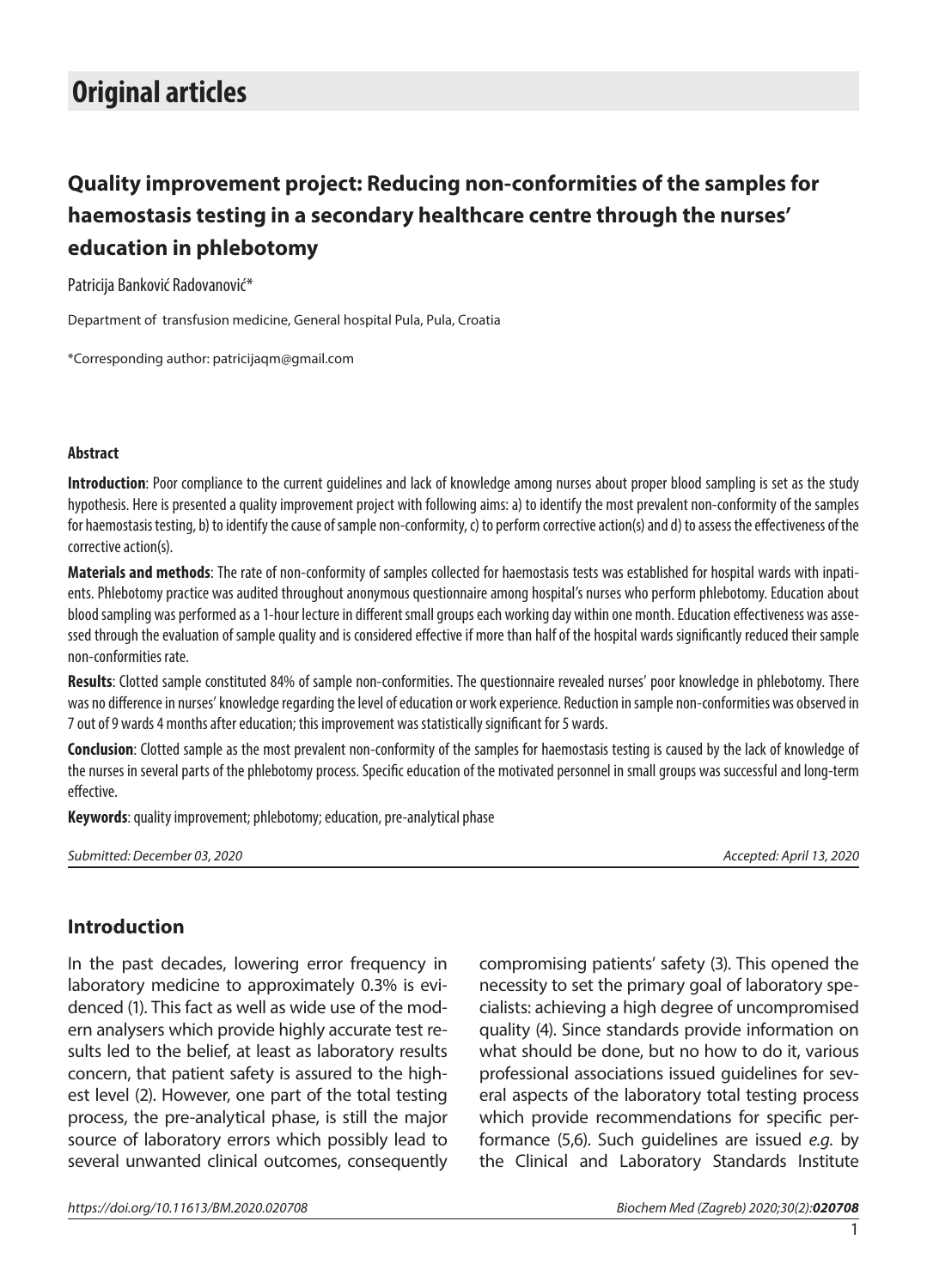(CLSI) as well as national associations (7-9). Unfortunately, laboratory praxis shows that lack of compliance to these guidelines still occurs especially in the pre-analytical phase, specifically during phlebotomy (10,11). As the most frequently occurring pre-analytical errors, sample non-conformities are recognized, and among them haemolytic samples, insufficient or inappropriate sample volume, wrong container use and undue clotting (12). Such sample non-conformities have a great impact on the patients' test results which is especially critical for samples for haemostasis testing since lots of actions taken during phlebotomy may impair the reliability of these results making them false prolonged or shortened thus false normal or false pathologic (13). In most cases such sample non-conformities are a common cause of specimen rejection and repeatedly performed blood sampling which, besides the patient discomfort, can cause blood loss, especially in intensive care patients, possibly altering their health state (14). Unfortunately, this will also cause turnaround time prolongation and consequently delay in diagnosis and treatment of critical patients which in this vulnerable population could cause further aggravation contributing to the increase of the total care expenses (15,16). Thus, anticipating and reducing errors should be the continuous task of laboratory specialists. This could be achieved through the reliable error-management strategy as well as the total quality system which would effectively prevent, detect and recover errors aiming to the quality target in the pre-analytical phase like those already achieved for the analytical phase (17,18). As part of this total quality system and management, with respect to the error prevention as well as the error correction, appropriate training and education should be developed with active and corporative involvement of all participants in this process, enabling better understanding of their roles importance for the patient safety (2,11).

In this study poor compliance to the current guidelines and lack of knowledge among nurses about proper blood sampling is set as the study hypothesis.

Here is presented a quality improvement project with following aims: a) to identify the most prevalent non-conformity of the samples for haemosta-

## **Materials and methods**

This study was performed in a secondary healthcare centre as a quality improvement project with initiative for the sample non-conformities identification as well as their correction and an attempt to mitigate the possibility of their repeated occurrence.

General hospital Pula consists of 14 main wards: internal medicine, surgery, anaesthesiology and intensive care, gynaecology, paediatrics, neurology, ophthalmology, otorhinolaryngology, psychiatry, infectology, transfusiology, emergency room, pathology with cytology and laboratory diagnostics. At the time of the project conduction, 527 nurses with secondary and tertiary level of education were employed, 78% and 22%, respectively. Only wards with inpatients as well as nurses whose task is to perform phlebotomy were planned to be included in this project. Wards which fulfilled the inclusion criteria and entered the study but did not order haemostasis testing in either of the three assessment periods were excluded from the study analyses.

This project was conducted in several phases. The first phase lasted from July to August 2018, when the sample conformity data was collected. The total number of samples collected for haemostasis tests, number of sample non-conformities as well as type of non-conformity were noted for each hospital ward. In the second phase which was conducted in December 2018, phlebotomy practice was audited through an anonymous questionnaire among the hospital's nurses who perform phlebotomy. Auditing was organized in a specified hospital location were above mentioned personnel accessed to fill out the questionnaire in paper form which consisted of 10 questions about knowledge of proper phlebotomy performance (Table 1). The knowledge is considered satisfactory if at least 80% of the participants give the right answer for each subject in the questionnaire. In the

 $\overline{2}$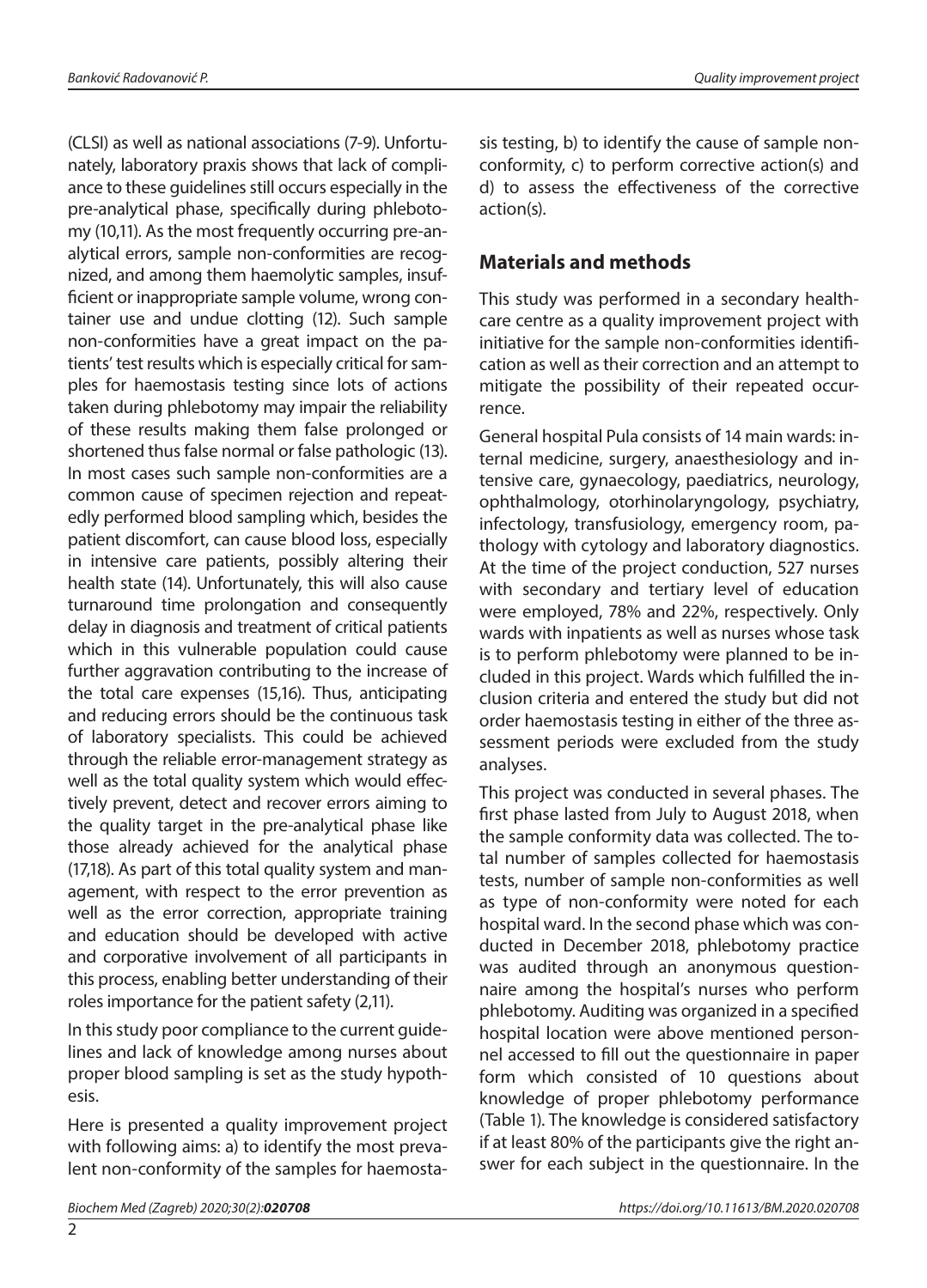**Table 1.** The questionnaire about nurses' knowledge of phlebotomy

| Question                                                                                                                                                                                                                                                                                                                                                                           |
|------------------------------------------------------------------------------------------------------------------------------------------------------------------------------------------------------------------------------------------------------------------------------------------------------------------------------------------------------------------------------------|
| 1. I consider my knowledge of phlebotomy as good<br>• yes<br>$\cdot$ no<br>• I am not sure                                                                                                                                                                                                                                                                                         |
| 2. Fasting is necessary for the following tests:<br>• Blood type<br>Blood count<br>• Coagulation<br>• Everything is true<br>• Nothing is true                                                                                                                                                                                                                                      |
| 3. If blood must be collected in several tubes, the order is:<br>• I first take the biggest tubes, to assure enough blood for majority of the tests<br>• I first take tubes for the tests most relevant to the patient<br>• The order of draw is not important whatsoever<br>• Coagulation tube is always the first<br>• The decision depends on the status of the patient's veins |
| 4. I perform tube labelling:<br>• In front of the patient just before collecting blood<br>• In front of the patient immediately after collecting blood<br>• I prepare tubes in advance and then I approach to the patient                                                                                                                                                          |
| 5. I perform patient identification:<br>• By asking their name<br>• By asking if their name is "XY"<br>• I do not need to ask the patient, I have the hospital list<br>• I read the first and last name on the bed list                                                                                                                                                            |
| 6. I remove tourniquet:<br>• Immediately after the vein puncture<br>• When a half of the scheduled tubes are filled<br>• After finishing blood collection                                                                                                                                                                                                                          |
| 7. When difficulties with the blood outflow occur:<br>• I clench the tourniquet harder to obtain better pressure<br>• I choose a new puncture spot on the same arm<br>• I choose a new puncture spot on another arm<br>• I fill the tubes from any vein possible until the end<br>• I give up from blood collecting                                                                |
| 8. In case of the puncture problem due to the poor vein:<br>• I clench harder the tourniquet to obtain better visibility of the vein<br>• I continue spiking with the needle along the vein until I get lucky<br>• I search for an appropriate vein on another arm<br>· I ask my colleague for help                                                                                |
| 9. After the puncture spot was disinfected:<br>• I touch the vein again and introduce needle into the vein immediately after<br>• I wait for alcohol to evaporate and then touch the vein again before the puncture<br>• I wait for alcohol to evaporate before the puncture                                                                                                       |
| 10. After blood collection I mix the tube:<br>• Immediately after, 5-10 times<br>• Immediately after, 2-3 times<br>• Mixing cycle depends on the tube type<br>• I mix later when the blood cools                                                                                                                                                                                   |

• Mixing is unnecessary, blood has been mixed during collection

Correct answers are bolded. There is more than one correct answer for some of the questions. Choosing one or both correct answers is considered as the affirmation of knowledge.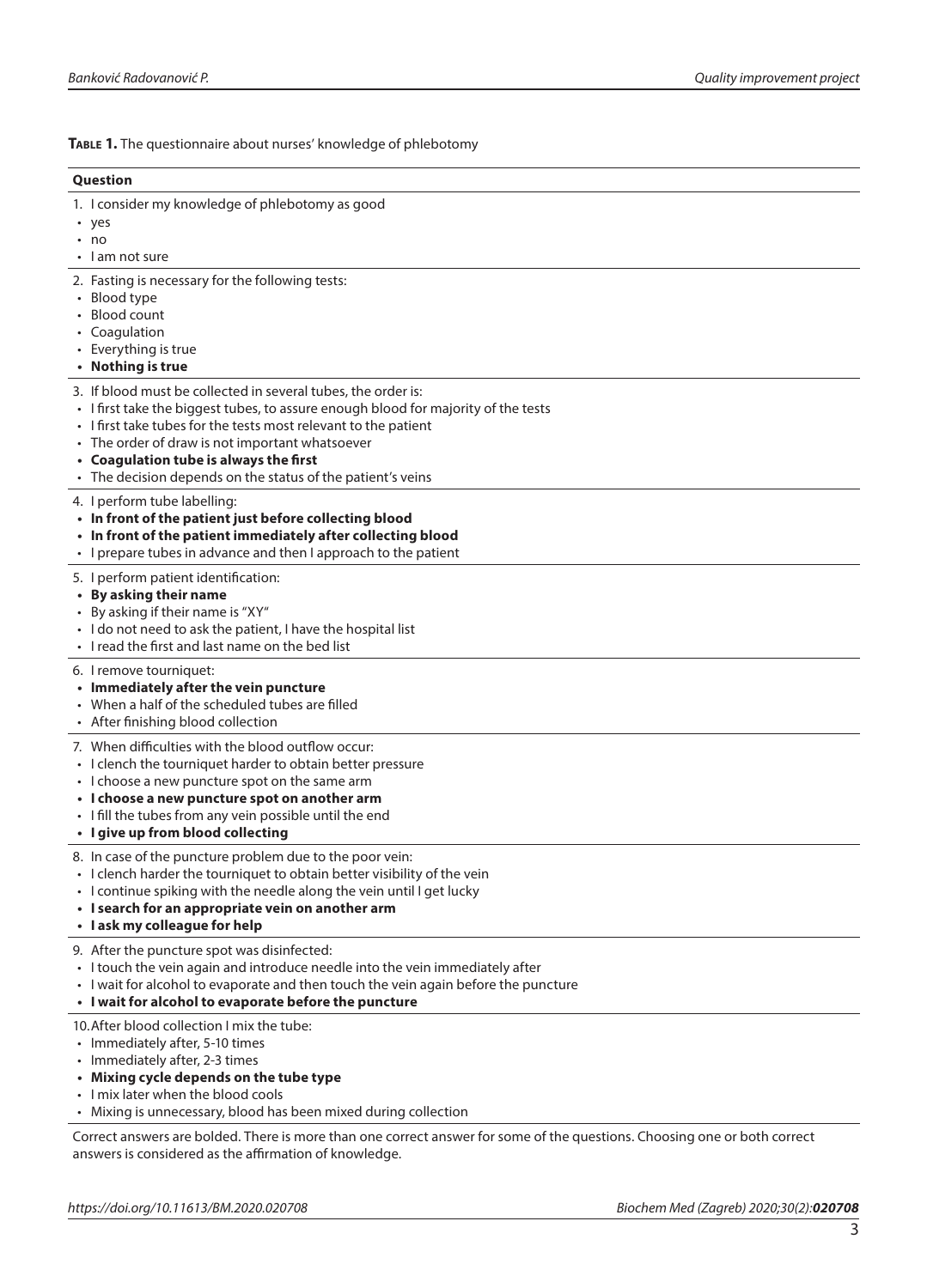third phase, education was performed by a laboratory specialist as a 1-hour lecture in small groups (20-30 participants) each working day during March 2019 in a specified hospital location. Each day of education, according to the scheduled plan, different group of nurses attended the lecture with emphasis on samples for haemostasis testing. During the lecture, participants were introduced to the first and second phase results, then they followed the presentation about proper phlebotomy performance according to the national guidelines (9). The participants also got acquainted with the most frequent errors during phlebotomy as well as their consequences on the quality of the sample for haemostasis tests. Additional view of the issue with sample collection through vascular collecting devices was explained theoretically and with real life examples. Lots of examples of improperly collected samples were presented (haemolysis, undue clotting, underfilling, improper labelling) as well as take-home messages which were also distributed to the hospital wards in the form of the leaflets. Time for open questions and discussion was provided as well. At the end of each lecture participants filled out an anonymous questionnaire about their satisfaction by giving grades from 1 to 5 for each of the eight aspects of education (content, performance, comprehension, usefulness, fulfilment of expectations, atmosphere, support to continue with education program and interest for new education). More than 80% of grades 4 and 5 was considered good satisfaction.

Education effectiveness was assessed through the evaluation of the sample quality conducted in the fourth phase during April and May, as well as from August until November 2019. Education is considered effective if more than half of the hospital wards significantly reduced their sample non-conformities rate.

Each phase was performed after meeting with wards' head nurses as well as the hospital head nurse where results from the previous phase were explained along with the details of the next phase. Head nurses presented this information to their ward nurses. The hospital's Ethical committee approved this study.

#### **Statistical analysis**

Contribution of different types of the sample nonconformities was calculated as their percentage related to the total number of the sample nonconformities.

Prevalence of the sample non-conformity among the hospital wards was calculated as ratio (rate) of sample non-conformities for each hospital wards regarding their own total number of the samples collected for haemostasis testing. This was performed before and after education (immediately after as well as four months later) and the education effectiveness was calculated by using Comparison of two rates.

Knowledge of different topics within phlebotomy procedure is calculated and expressed as percentage of the participants who gave right answers in questionnaire. Differences in knowledge regarding the level of education and working experience were tested with Chi-square test, respectively. Differences proven by Chi-square test were further evaluated with Comparison of proportions.

Satisfaction of participants with the education is calculated for each assessed subject as a percentage of each grade (1-5) related to the total number of the participants.

Demographic data of the participants who approached to the questionnaire and education are presented as a percentage.

The level of significance for all calculations was defined as a P-value less than 0.05. For multiple comparison Bonferroni correction was applied and Pvalue less than 0.006 was set as the level of significance.

The statistical analyses were performed by using MedCalc 12.7.0.0 statistical software (MedCalc Software, Mariakerke, Belgium).

#### **Results**

Out of 11 wards which were assessed in the first phase, 2 were excluded from the calculations due to the lack of ordering haemostasis tests in the second and third assessment period.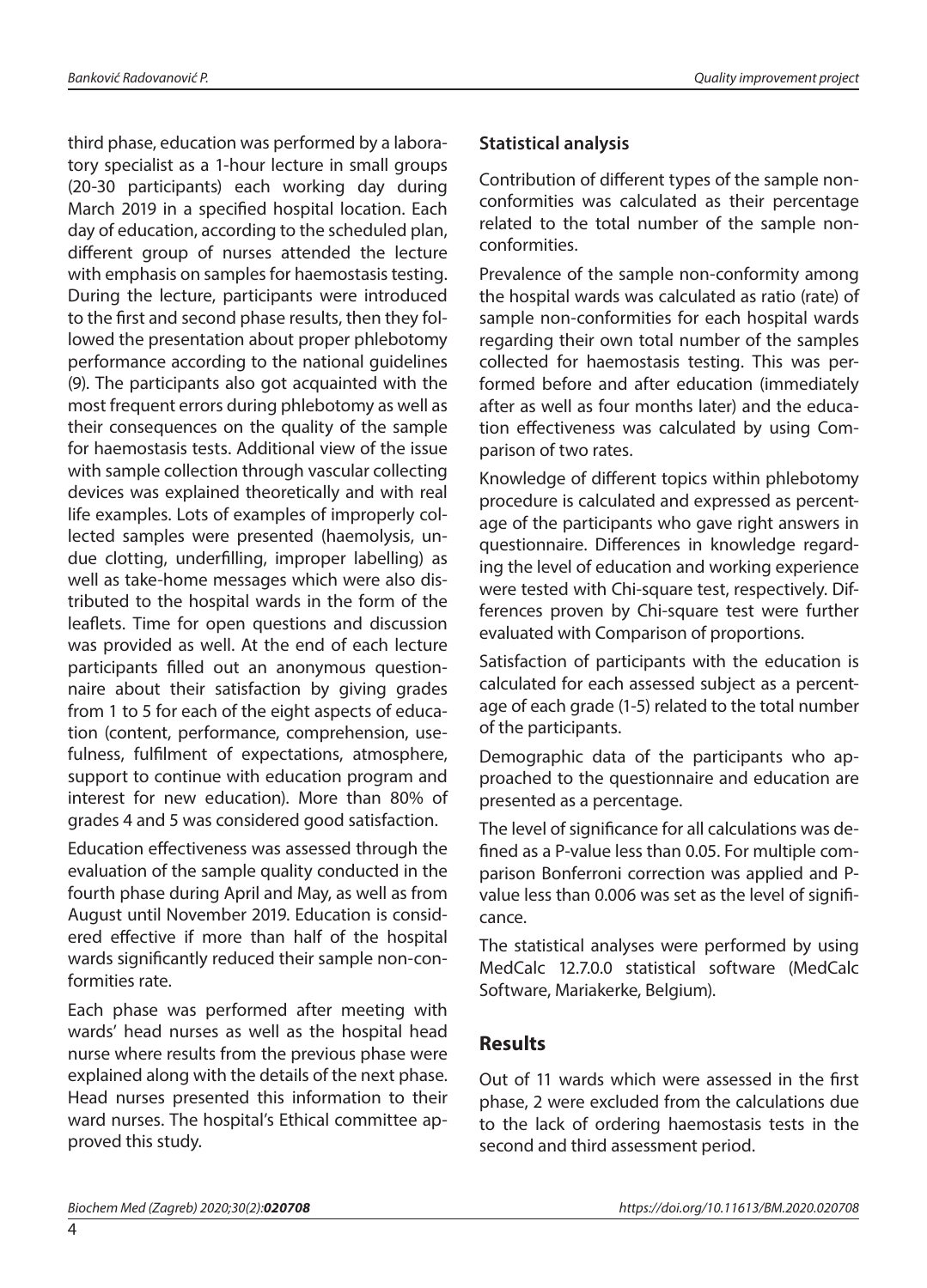In the first phase 418 out of 2226 samples for haemostasis testing did not conform to the quality standards. Among all observed non-conformities, clotted sample is the most contributing one (84%), followed by haemolysis (14%) and undefiled tube

(2%). To the first questionnaire (Table 1) 147 out of 431 nurses approached. Their demographic data are presented in the Table 2. Although 94% nurses claimed that they have good knowledge in phlebotomy, the cut-off of 80% of the participants with the correct answers satisfied only for the question No.9 (90%). Question No.6 was the one with the lowest percentage of the correct answers (27%). All results of the questionnaire are presented in the Figure 1. Difference in knowledge regarding level of education was found only for question No.9. ( $P = 0.023$ ). Further evaluation revealed that nurses with secondary level of education showed 13% higher knowledge regarding disinfection of the puncture spot compared to the nurses with tertiary level of education (95% CI = 2.2-23; P = 0.030). No significant difference was evidenced regarding the work experience (P-value for questions 1 to 10 was ranging from 0.073 to 0.743).

The education was conducted with 368 out of 431 nurses whose demographic data are presented in the Table 2. In the sample quality assessment immediately after education 478 out of 2632 samples for haemostasis testing did not conform to the quality standards, yielding the difference of 1% less sample non-conformities comparing to the period before the education ( $P = 0.391$ ). Table 3 shows that 4 out of 9 wards lowered the ratio of the sample non-conformity, with the statistical significance only for two of them (columns  $0-1^+$ and related P-value). Four months after the education, 485 sample non-conformities out of 4241 samples for haemostasis testing were revealed, yielding the difference of 8% less sample non-conformities comparing to the period before education ( $P < 0.001$ ). As the Table 3 shows, 7 out of 9 wards made improvements in their phlebotomy performance, which was statistically significant for 5 wards (columns  $0-2^{++}$  and related P-value) with higher frequency of intensive care patients. Wards with mainly routine patients did not show statistically significant improvement.

*Banković Radovanović P. Quality improvement project*

| Participants in the knowledge questionnaire<br>$(N = 147)$     | $\frac{0}{0}$ |
|----------------------------------------------------------------|---------------|
| Level of education                                             |               |
| Secondary                                                      | 64            |
| Tertiary                                                       | 36            |
| Work experience (years)                                        |               |
| $<$ 1                                                          | 2.7           |
| $1 - 5$                                                        | 17            |
| $6 - 10$                                                       | 12            |
| $11 - 15$                                                      | 13            |
| $16 - 20$                                                      | 7.3           |
| $21 - 25$                                                      | 13            |
| $26 - 30$                                                      | 12            |
| $31 - 35$                                                      | 10            |
| $36 - 41$                                                      | 13            |
| Participants in education ( $N = 368$ )                        |               |
| Gender (F)                                                     | 89            |
| Level of education                                             |               |
| Secondary                                                      | 77            |
| <b>Tertiary</b>                                                | 23            |
| Participants in the questionnaire of satisfaction<br>$(N=328)$ | I             |

**Table 2.** Demographic data of the participants in each phase of the quality improvement project

N - number of participants in each phase and is a base for percentage calculation. F - female.

Out of 368 participants, 328 fulfilled questionnaires about their satisfaction with the education and these results are presented in the Table 4.

### **Discussion**

This study identified clotted sample as the most prevalent non-conformity of the samples for haemostasis testing due to the poor performance of several parts in the phlebotomy process which was revealed throughout the questionnaire. In fact, the initial questionnaire showed that nurses are poorly informed with the duration of venous stasis, order of draw, tube mixing and the procedure when difficulties with blood flow occur. Each of these factors contributes to the clotting of the sample for haemostasis testing unless performed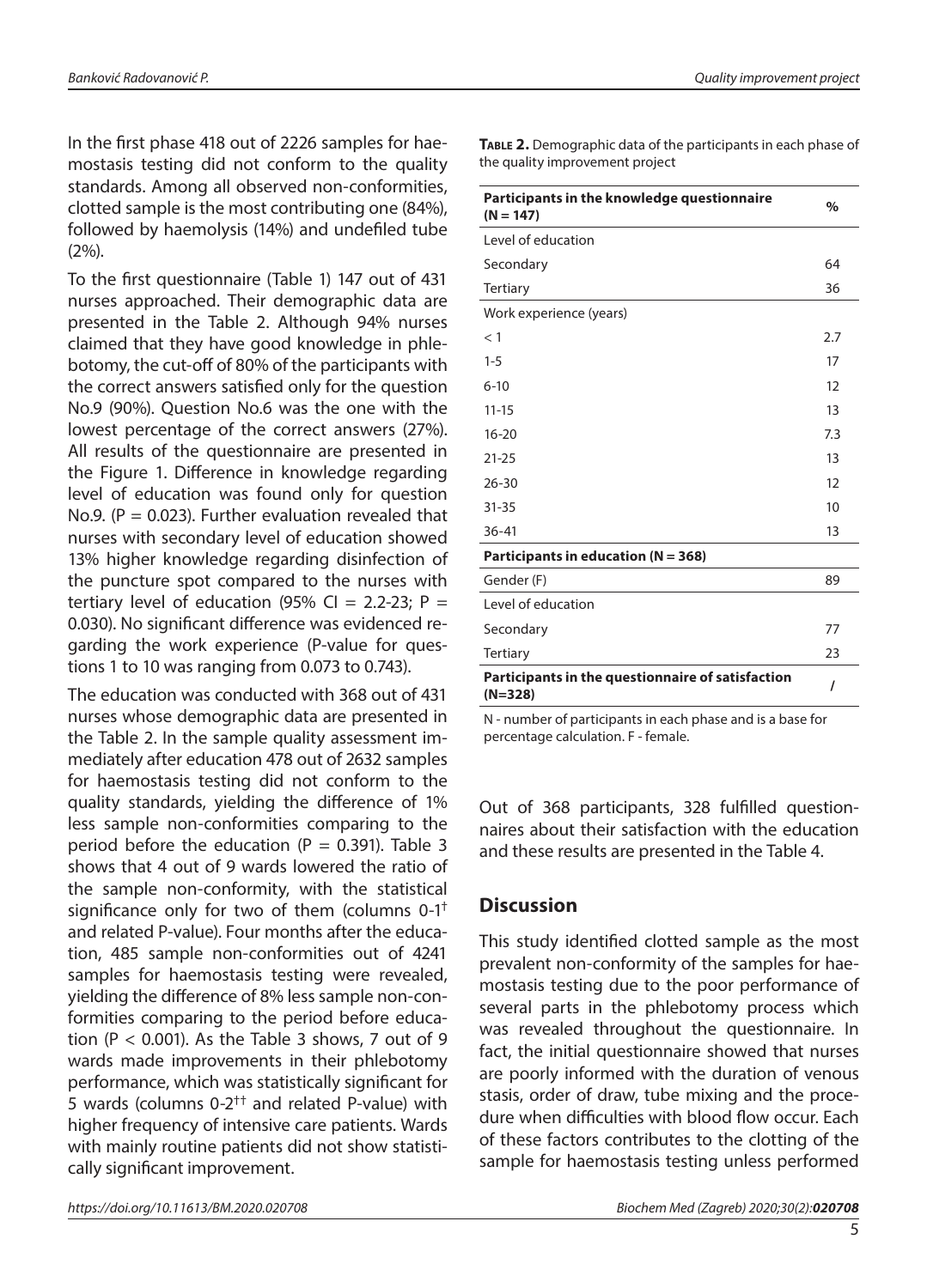

% of particioants with right answers

**Figure 1.** Results of the questionnaire among nurses (N = 147) about their knowledge of phlebotomy. First upper horizontal band represents nurses' self-declared perception of knowledge. Other nine bands correspond to the real knowledge in different parts of the phlebotomy procedure. Vertical line indicates desired percentage of participants with affirmed knowledge.

| <b>HW</b>      | <b>NC/TS ratio</b>             |                            |                             | Difference in sample nonconformity <sup>§</sup> |         |              |         |
|----------------|--------------------------------|----------------------------|-----------------------------|-------------------------------------------------|---------|--------------|---------|
|                | <b>Before</b><br>education (0) | After<br>education $(1)^*$ | After education<br>$(2)$ ** | $0 - 1$ <sup>+</sup>                            | P       | $0 - 2^{++}$ | P       |
|                | 0.1026                         | 0.1428                     | 0.0737                      | $-0.0402$                                       | 0.022   | 0.0289       | 0.026   |
| $\overline{2}$ | 0.3598                         | 0.2346                     | 0.1551                      | 0.1252                                          | < 0.001 | 0.2047       | < 0.001 |
| 3              | 0.1550                         | 0.1407                     | 0.0792                      | 0.0143                                          | 0.591   | 0.0758       | < 0.001 |
| 4              | 0.2154                         | 0.0419                     | 0.0279                      | 0.1735                                          | < 0.001 | 0.1875       | < 0.001 |
| 5              | 0.2107                         | 0.2227                     | 0.2115                      | $-0.0120$                                       | 0.780   | $-0.0008$    | 0.982   |
| 6              | 0.1912                         | 0.2500                     | 0.1339                      | $-0.0588$                                       | 0.446   | 0.0573       | 0.319   |
| 7              | 0.2759                         | 0.3654                     | 0.1413                      | $-0.0895$                                       | 0.503   | 0.1346       | 0.129   |
| 8              | 0.2947                         | 0.1987                     | 0.1770                      | 0.0960                                          | 0.125   | 0.1177       | 0.044   |
| 9              | 0.1304                         | 0.4615                     | 0.1500                      | $-0.3311$                                       | 0.056   | $-0.0196$    | 0.864   |

**Table 3.** Effectiveness of the education assessed by evaluation of the difference in the sample non-conformity

HW - hospital ward. NC - number of samples for haemostasis testing non-conform to the quality standards. TS - total number of the samples for haemostasis testing. \*sample quality was assessed immediately after education. \*\*sample quality was assessed four months after education. †difference between NC/TS ratios before and immediately after education. ††difference between NC/ TS ratios before and four months after education. <sup>§</sup>Comparison of two rates has been used as the test. P < 0.05 was considered statistically significant.

properly (2,18). These are also parts of the questionnaire with the lowest demonstrated level of knowledge and hence can be assumed as the

cause of the most prevalent sample non-conformity in this study. Although approximately one third of the nurses who perform phlebotomy took the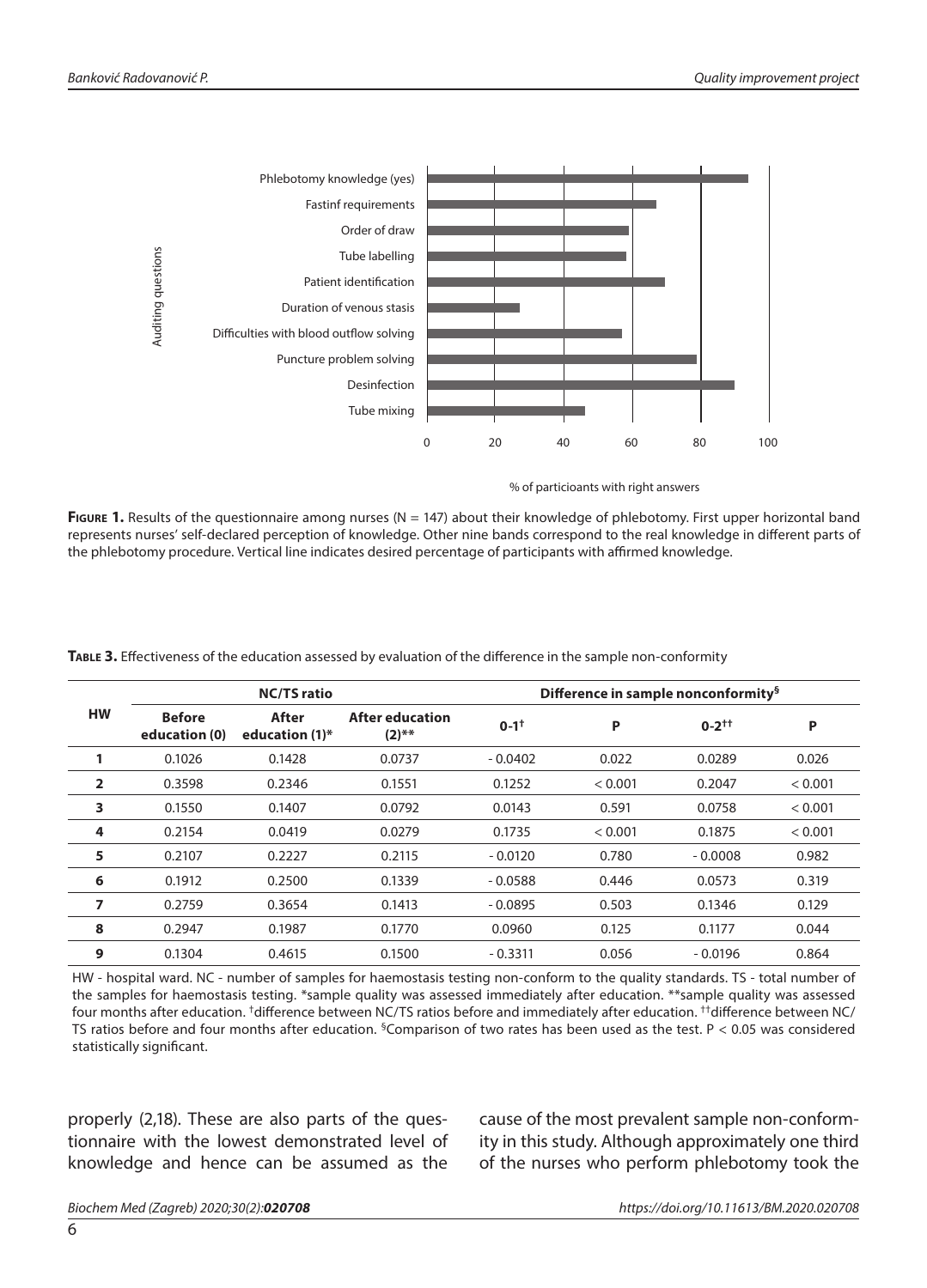| <b>Assessment</b>                             | Satisfaction ( $N = 328$ ) |                    |                    |                    |                    |  |  |
|-----------------------------------------------|----------------------------|--------------------|--------------------|--------------------|--------------------|--|--|
| subject                                       | <b>Grade 1 (%)</b>         | <b>Grade 2 (%)</b> | <b>Grade 3 (%)</b> | <b>Grade 4 (%)</b> | <b>Grade 5 (%)</b> |  |  |
| Content                                       | 0                          | 0.3                | 3.4                | 9.1                | 87                 |  |  |
| Performance                                   | 0                          | 0.3                | 1.8                | 7.6                | 90                 |  |  |
| Comprehension                                 | $\mathbf{0}$               | $\Omega$           | 0.6                | 5.8                | 94                 |  |  |
| <b>Usefulness</b>                             | 0.3                        | 0.6                | 4.0                | 9.5                | 86                 |  |  |
| Fulfilment of expectations                    | $\mathbf{0}$               | 1.2                | 4.9                | 12                 | 82                 |  |  |
| Atmosphere                                    | 0.3                        | 1.5                | 4.0                | 11                 | 83                 |  |  |
| Support to continue with education<br>program | $\mathbf{0}$               | 0.6                | 4.0                | 9.1                | 86                 |  |  |
| Interest for new education                    | 0.9                        | 0.6                | 5.8                | 10                 | 83                 |  |  |

**TABLE 4.** Participants' satisfaction with the education  $(N = 328)$ 

questionnaire, the results from the questionnaire were compatible with the first sample quality assessment, thus reflecting and explaining the existing problem. Nevertheless, the fact that the ratio of the participating nurses regarding their level of education slightly differed from their ratio in the whole nurses' population it could be considered as limitation. From one perspective this could have effect on the representativeness of the population, however, the questionnaire resulted with no difference in knowledge in phlebotomy regarding the level of education and work experience. This opens the other perspective in which the conclusion about the evidenced representativeness of the audited group becomes more plausible.

Since the level of knowledge did not meet criteria which were set as satisfactory, it was more than obvious that education is needed. Specific education for the phlebotomy errors correction resulted with the reduction in the sample non-conformity occurrence. The assessment of the education effectiveness immediately after education showed minor improvement, since only two hospital wards significantly reduced sample non-conformity. But this was expected since the evaluation followed shortly after education even though it lasted for a certain time. As opposite, the second cycle of the education effectiveness assessment four months after education showed higher reduction of sample non-conformity which was significant for more

than a half hospital wards. These results met the criteria set for the education effectiveness and, what is probably more important, the improvement was sustained four months after the education and even more since the assessment lasted for further four months. This is very satisfactory and promising, since the education was performed as a 1-hour presentation per participant. It seems that some additional factors contributed to the successful reduction of the pre-analytical errors. The education within small groups has advantages since it allows better communication and knowledge transference. Furthermore, the program can be tailored specifically for the topics of interest. One other thing that should not be neglected is interest and susceptibility of the education participants. It was the exit questionnaire that showed that participants were highly satisfied with the current education and that they are interested in the new education which reflects their professionality and willingness to improve their performance. The participants' interest and motivation, which was obtained through the continuous information throughput over the whole project, were probably the key factors for the longterm education effectiveness which was proven with the ultimate results. Moreover, the specific approach to the participants and active inclusion of the hospital superiors in the whole process also represents the added value. A well-informed per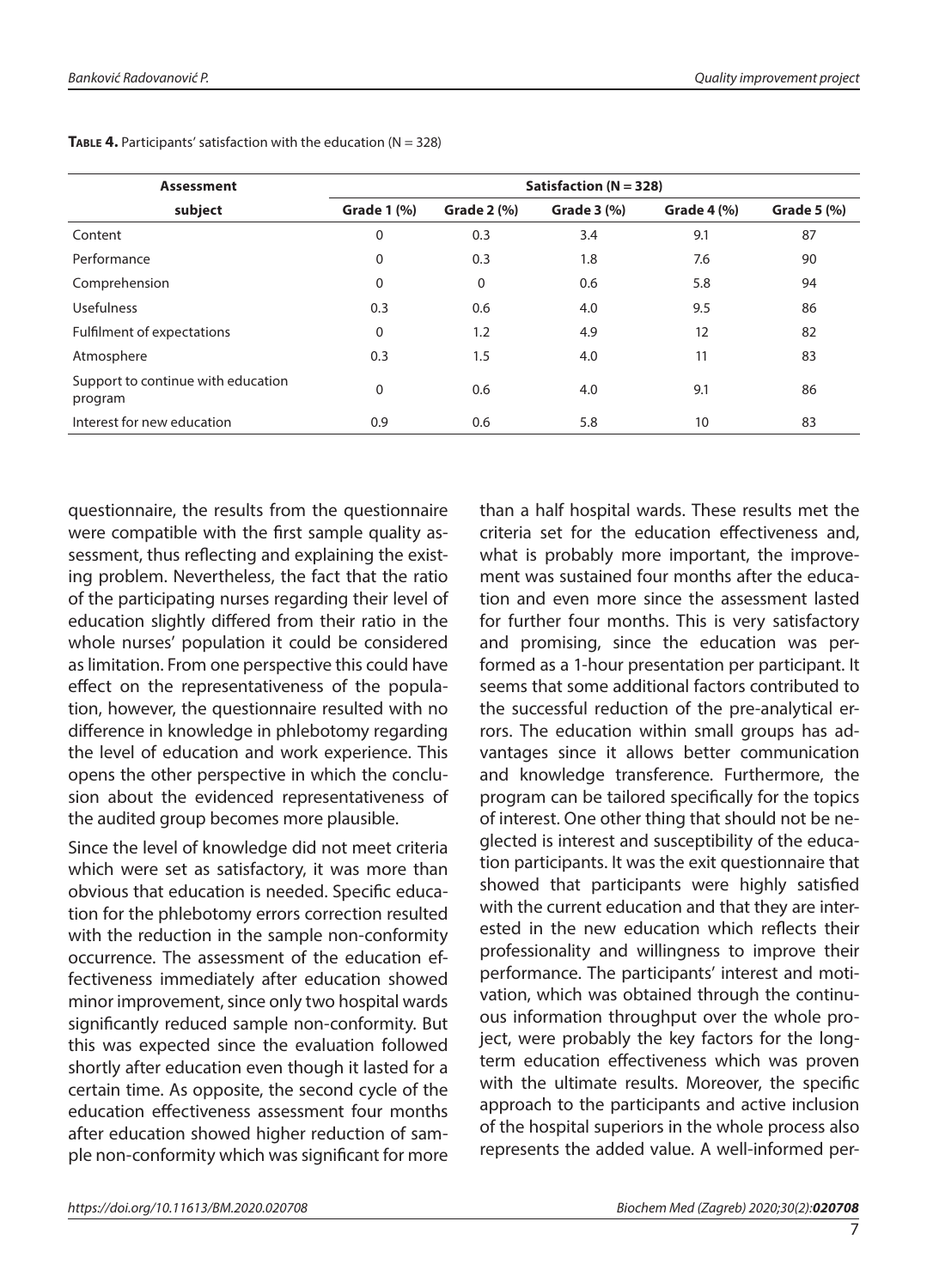son has a better probability to understand their role and embrace the change, to gain personal satisfaction and to feel respected; all of this belongs to the Change management principles and will lead to success (19).

Several studies showed that education on venous blood specimen collection gained significant improvements in this practice (20-25). In these studies, education was performed as a 1- or 2-hours lecture, except for the study of Lima-Oliveira *et al* whose education was consisted of an 8-hour personal training, and Bostic *et al* who gave the nurses leaflets with information on how to solve specific error. All these studies reported improvement after education which corroborate findings of this study that education does not have to be extensive to be successful. However, these studies differ in the education effectiveness assessment. Lima-Oliveira *et al* assessed the education effectiveness by the observation of the nurses which is a good way to see what a person does in each phase, but it is more appropriate to assess the person's performance prior to the education (21). Since the person is aware of being observed, he/she could do everything properly, but this cannot assure that a person will sustain the good performance when nobody observes. Arslan *et al* observed pre-analytical error rates before and one month after the training which could reflect only short-term effect (22). In their study, Bölenius *et al* included a faceto-face interview which gained more information about achieved knowledge, but it did not give information on the reduction in the error occurrence hence it does not properly assess education effectiveness (26). In this study the questionnaire was used only to assess the participants' performance before education as well as their satisfaction with the education. The education effectiveness was assessed more objectively aiming to obtain the data about long-term effect.

In other study, Bölenius *et al* have measured a minor effect of the education on the sample quality and Abbas *et al.* measured no effect at all. In these

studies, however, pre-analytical errors were at a low level even before the education and a significant improvement is not expected as Lilo et al also concluded in their study (27,28).

Regarding that, although improvement after education was satisfactory in this study, there is still enough space for further improvements. This is in concordance with the recommendations of the working group for the pre-analytical phase of the European Federation of Clinical Chemistry and Laboratory Medicine (EFLM) which believes that "there is a need to assess the quality of current practices of phlebotomy across Europe as well as engagement of the national EFLM societies in continuous education of healthcare phlebotomy staff." (29).

The cost-benefit of obtained improvement which could provide additional value to these results is not evaluated here which is considered as limitation of this study.

This study gained several findings. Clotted sample is the most prevalent non-conformity of the samples for haemostasis testing. This non-conformity is caused by the lack of knowledge of the nurses in parts of the phlebotomy process which are critical to avoid the sample clotting. Specific education of the motivated personnel in small groups which is performed as the corrective action has shown to be successful and long-term effective.

#### **Acknowledgements**

Special thanks to the hospital's head nurse, Irina Pucić, who gave her valuable contribution to this project by organising meetings with the wards' head nurses and encouraging them to support this whole process. I am also grateful to the wards' head nurses for their contribution to the wards nurses' motivation to take part in this project. Thanks to all the nurses who participated and made this project possible and prosperous.

#### **Potential conflict of interest**

None declared.